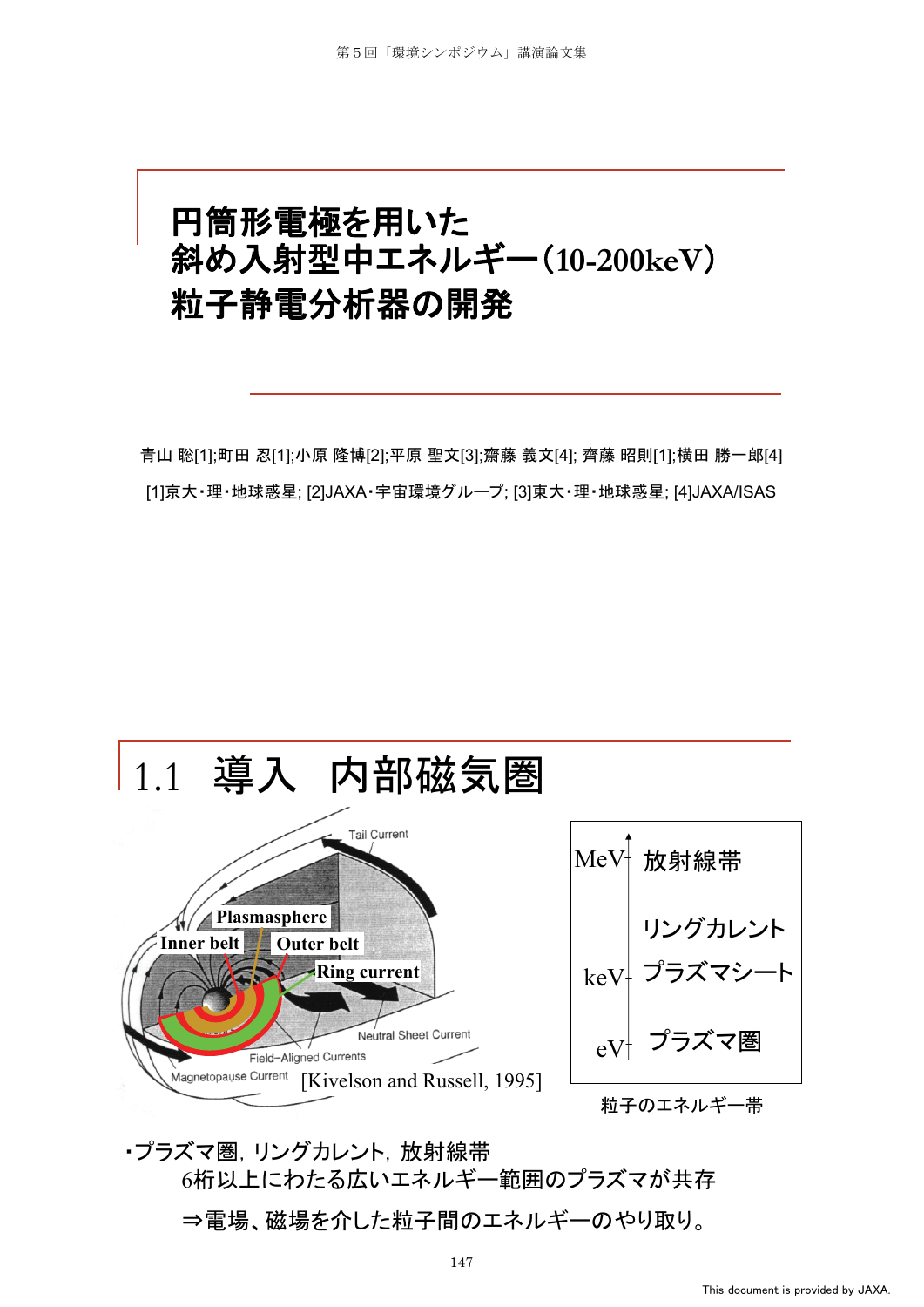### |1.2 新たな検出器の設計目標

- 対象:内部磁気圏、リングカレント領域
- Energy range:10-200keV
- Energy分解能:~20%
- 視野:1spinで4 $\pi$ sr
- G-factor: ~10<sup>-3</sup>[cm<sup>2</sup> sr keV/keV/1chあたり]
	- $\cdot \varepsilon$ /q=200kV
	- $J$  $(\n$  微分 Flux $)$   $\sim$  10<sup>5</sup> [(cm<sup>2</sup> sr keV s)<sup>-1</sup>]
	- **1spin∼3-4秒**
	- ・各ch(角度の分割数を16程度とする)に100countsを取得

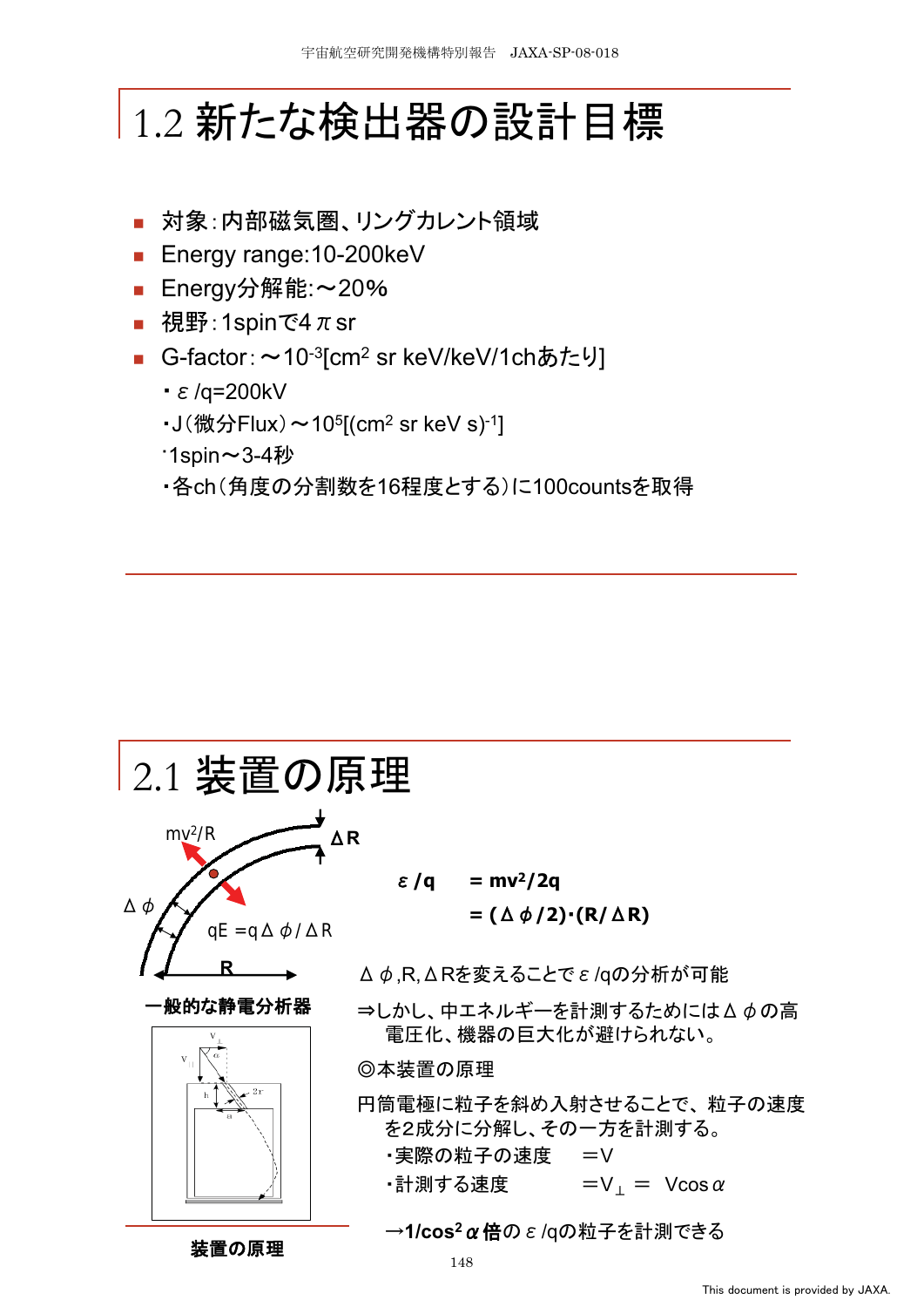#### 2.2 シミュレーション



- $\Box$ コリメータ部ではx,y(粒子の入射位置),  $\theta$ , $\phi$  (入射角度),  $\varepsilon$  (エネル ギー)を変数として採用。
- 円筒電極内に入ってからは円筒座標を用い、中心方向に電場からの力 が働くとして計算。







 $tan \alpha = 1,2,3,4$  $R = 40$ (mm)  $\angle$ R = 4(mm) r(コリメータの半径) = △R/2(mm) H(電極の高さ)= 180(mm) h(コリメータの高さ) = 50(mm)

 $\cdot$ 入射方向 $\theta$ , 極板間電圧 $\Delta \phi$ を変化させ、各値でのイオンの検出カウントを 記録した。 イオンビーム(N<sup>+</sup>、8keV)を入射させた。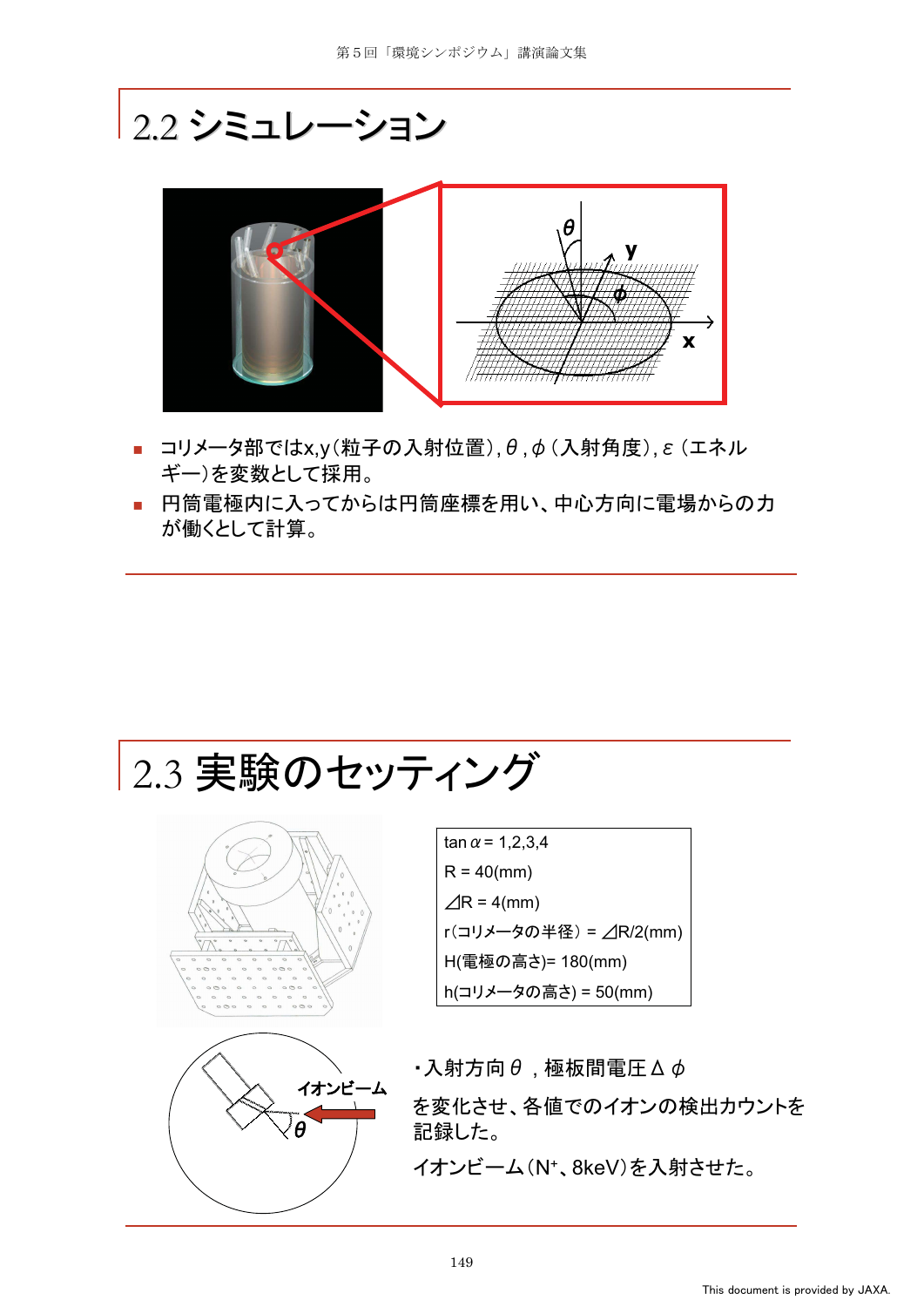

**tan**  $\alpha$  = 3 (実験)  $tan \alpha = 3$  (シミュレーション)

3.2 シミュレーションによる性能特性の一般化

#### 寸法のパラメータ

- **□ R : 電極の平均半径**
- **□ △R: 電極間距離**
- **□ H : 雷極の高さ**
- **□ h : コリメータの高さ**
- p r : コリメータ半径
	- (※ r=△R/2 で固定する)
- 性能評価の指標
	- □ 計測可能な粒子エネルギー
	- □ エネルギー分解能
	- □ 角度分解能
	- g-factor



⇒ 各パラメータを変化させ、これらによる指標の変化を見る。 パラメータを固定する際は、試作機の寸法に準じた値を定数として用いた。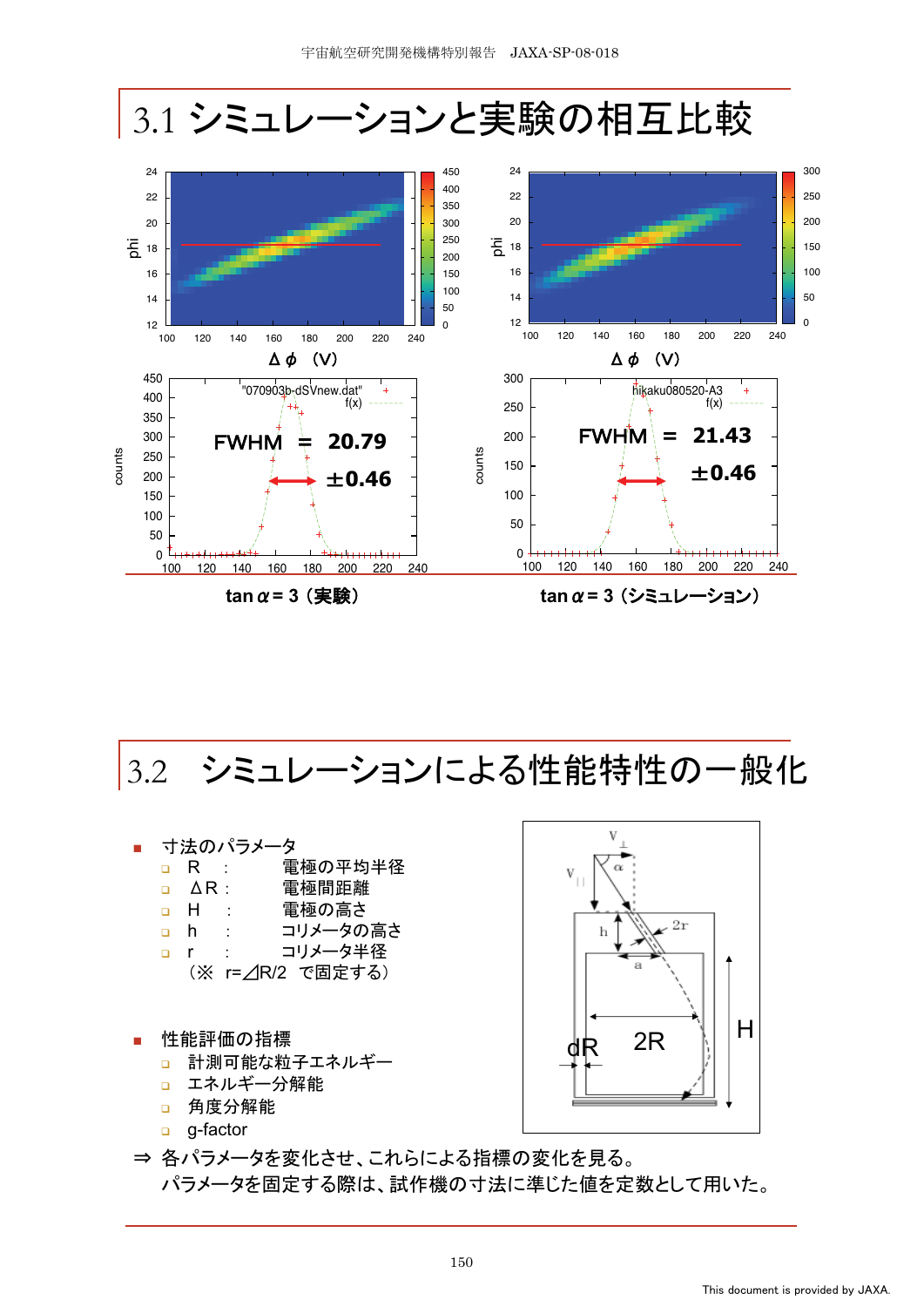## △Rに対する計測エネルギー範囲の変化

 $\epsilon$ /q =  $(\Delta \phi/2) \cdot (R/\Delta R) = (R/2) \cdot (\Delta \phi/\Delta R)$ 



#### △Rに対するエネルギー分解能の変化

■検出部に到着した粒子に関する ε -counts図を、 ガウス関数でFittingして、エネルギー分解能を評価した。

 $\epsilon$ /q =  $(\Delta \phi/2)$ · $(R/\Delta R \pm 1/2)$ 

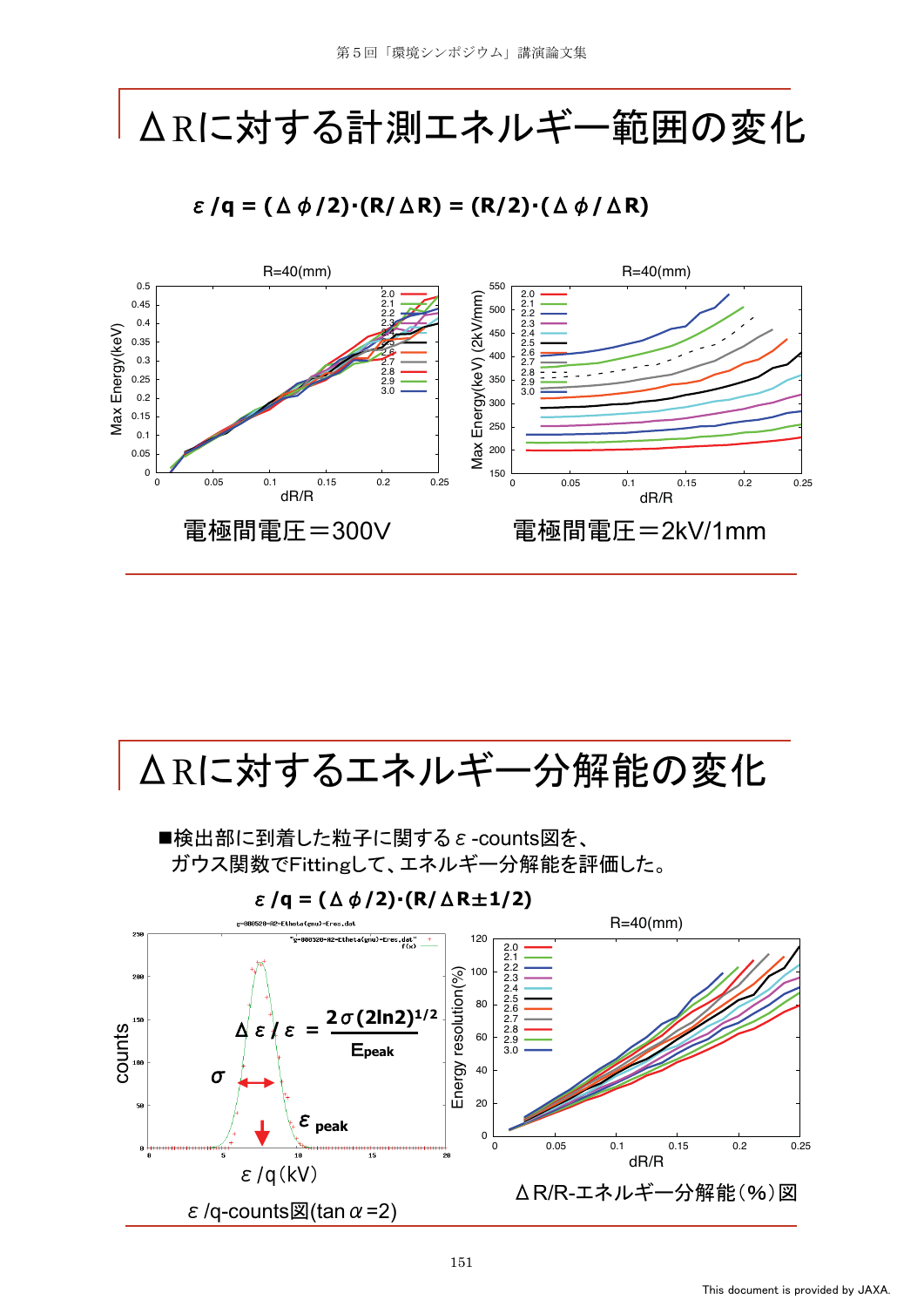# △Rに対する角度分解能の変化

底面(検出器のある位置)における粒子の到達位置から 入射粒子の広がりを調べた。



| △Rに対する感度(g-factor)の変化

g-factorはシミュレーション結果を用いて下記のように求められる。  $G = g_e/\varepsilon \doteq \Delta \theta \cdot \Delta \phi \cdot \Delta x \cdot \Delta y$ 

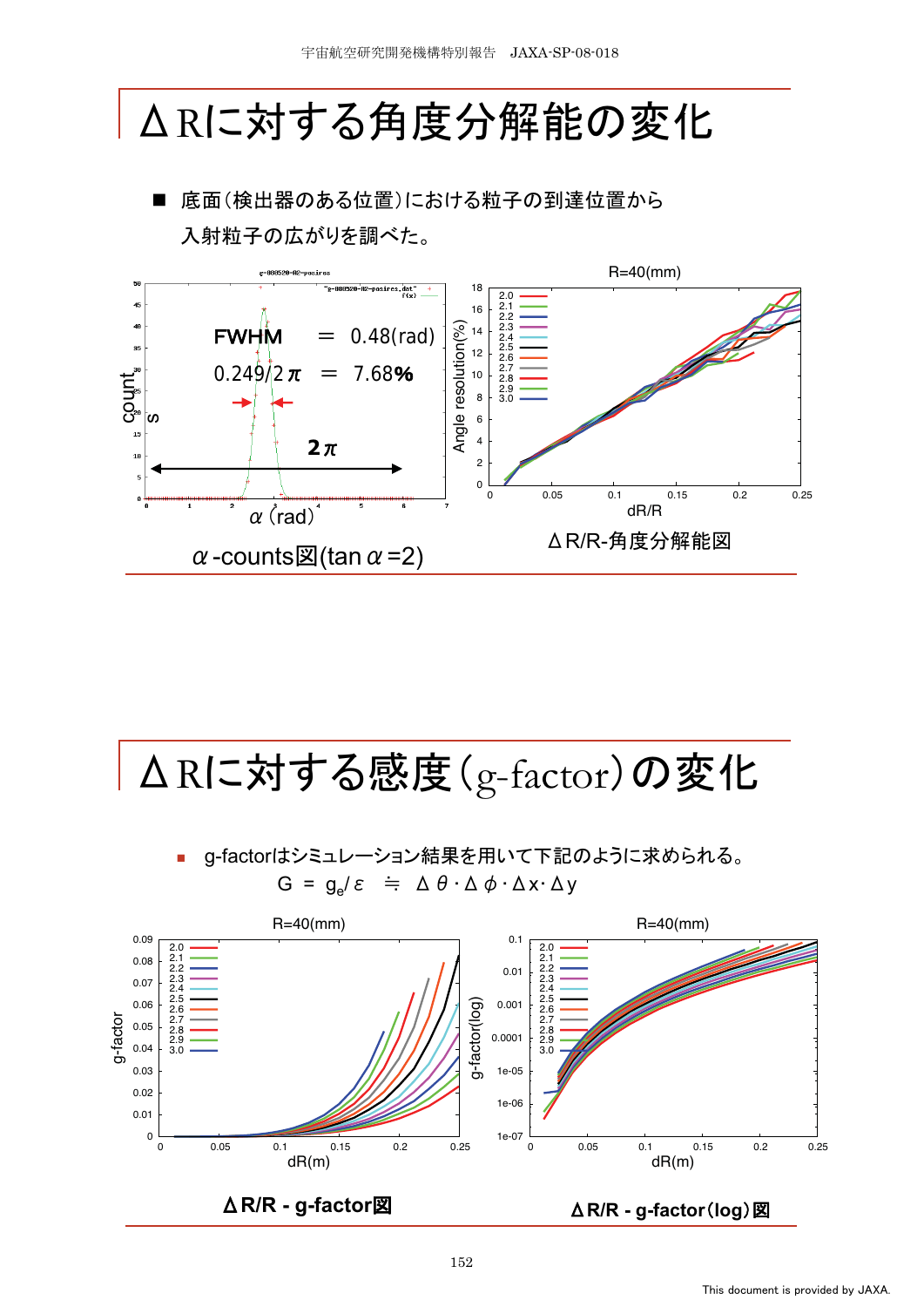#### △Rに対する感度(1chあたりg-factor)の変 化 コリメータを円周上に複数個並べ、検出器全体でのについて言及する。  $-$ 周に配置出来るコリメータの数は、r,R,αおよび角度分解能からが決 まる。 例)tan α=2.0, R=180のとき 角度分解能=4.19 より~20個 1chあたりg-factor = (g-factor)×(一周に配置できるコリメータの個数)/ch数 70 2.0 2.1 2.2 60 number of collimators number of collimators 2.3 2.4 50 2.5 2.6 2.7 40 2.8 2.9 3.0 30 20 10 0 検出器のコリメータ部分 0 0.002 0.004 0.006 0.008 0.01 dR(m) 一周に配置できるコリメータの個数

Total g-factor (パラメータ: H,  $\alpha$ )